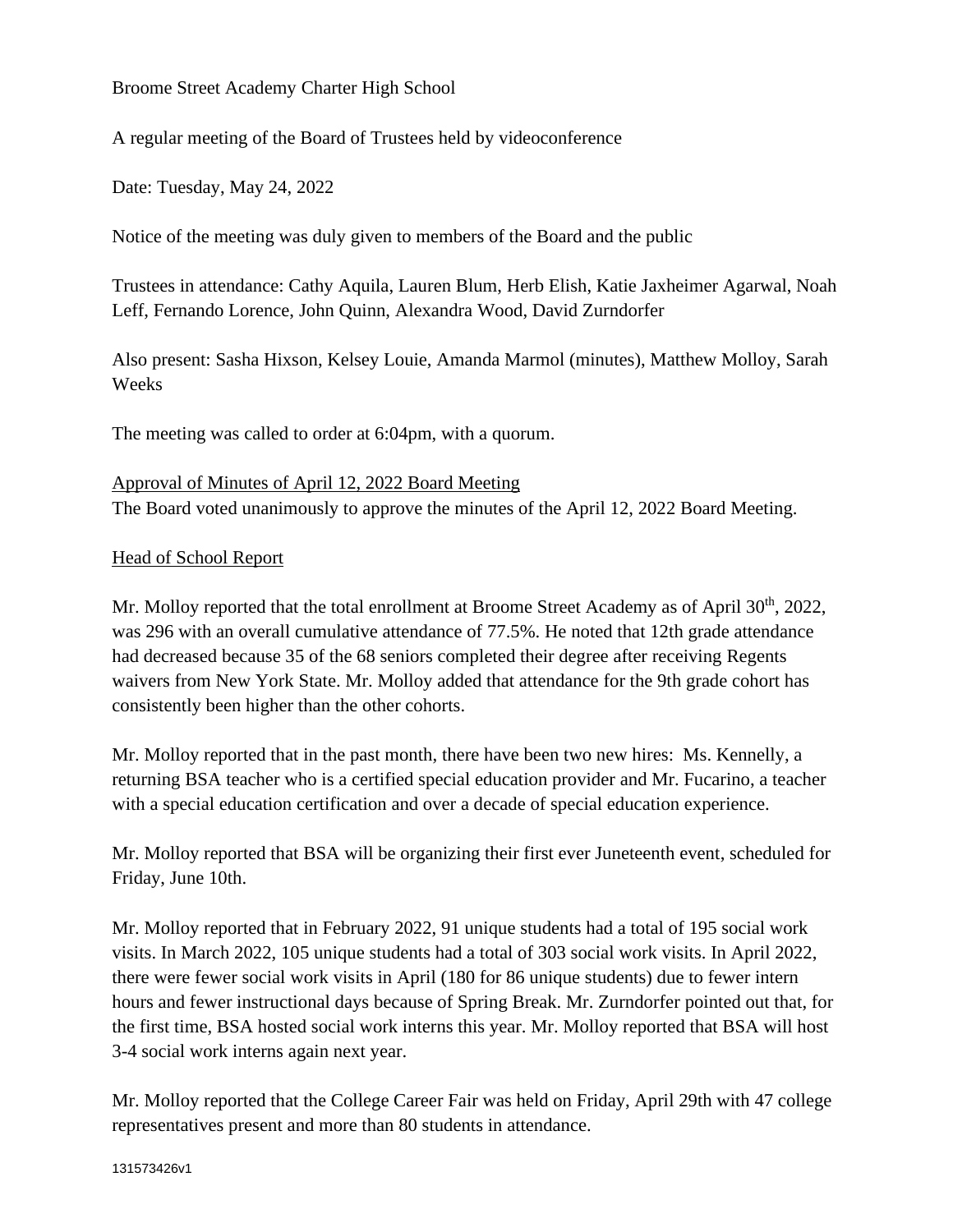Mr. Molloy reported on the Summer Youth Employment Program \application cycle. BSA has a total of 140 slots with 99 applicants, to date.

# New Student Enrollment Report

Mr. Molloy reported on the enrollment goals for the 2022-2023 school year, with a total goal of 315 students:

9th Grade: 100 students 10th Grade: 80 students 11th Grade: 80 students 12th Grade: 55 students

Mr. Molloy reported that there was a total of 470 applications received for the 2022-2023 academic year, with 240 offer being made. Of the 225 offers to the 9th Grade Class, 58 students accepted and 33 declined. There are also 156 students on the waiting list for Grade 9. He explained that in order to increase the number of applicants, Community Outreach engagements have been scheduled throughout the summer. He also explained that BSA runs a Summer Bridge program to keep the accepted students engaged. Those in the process of enrollment are invited to BSA for Campus Tours in July and August. Lastly, all applicants receive a weekly newsletter called "The Future Warriors" sharing highlights of the week at BSA and more.

Mr. Zurndorfer emphasized the urgency regarding enrollment in September, explaining that public school enrollment is down in NYC causing much anxiety among charter schools.

# 2022-23 Budget

Mr. Louie reported that the Finance Committee will be meeting on Monday, June 6<sup>th</sup> to review the draft budget. Mr. Louie reported on some changes from the current year's budget: the State's per pupil rate has increased by 4.7%, a planned 4% salary increase for staff, and a 3% increase in the Management Services Agreement and the lease with The Door.

Mr. Leff invited Board Members to attend the Finance Committee Meeting on Monday, June 6th at 9am before the budget is brought to the June Board meeting.

#### 2022-23 Teacher Salaries

Mr. Louie reported that teachers will be receiving a 4% salary increase for the next School Year. BSA intends to conduct a salary analysis in the coming year to ensure that teacher salaries remain competitive. Mr. Molloy reported that offer letters were distributed to teachers on Friday, May 20th.